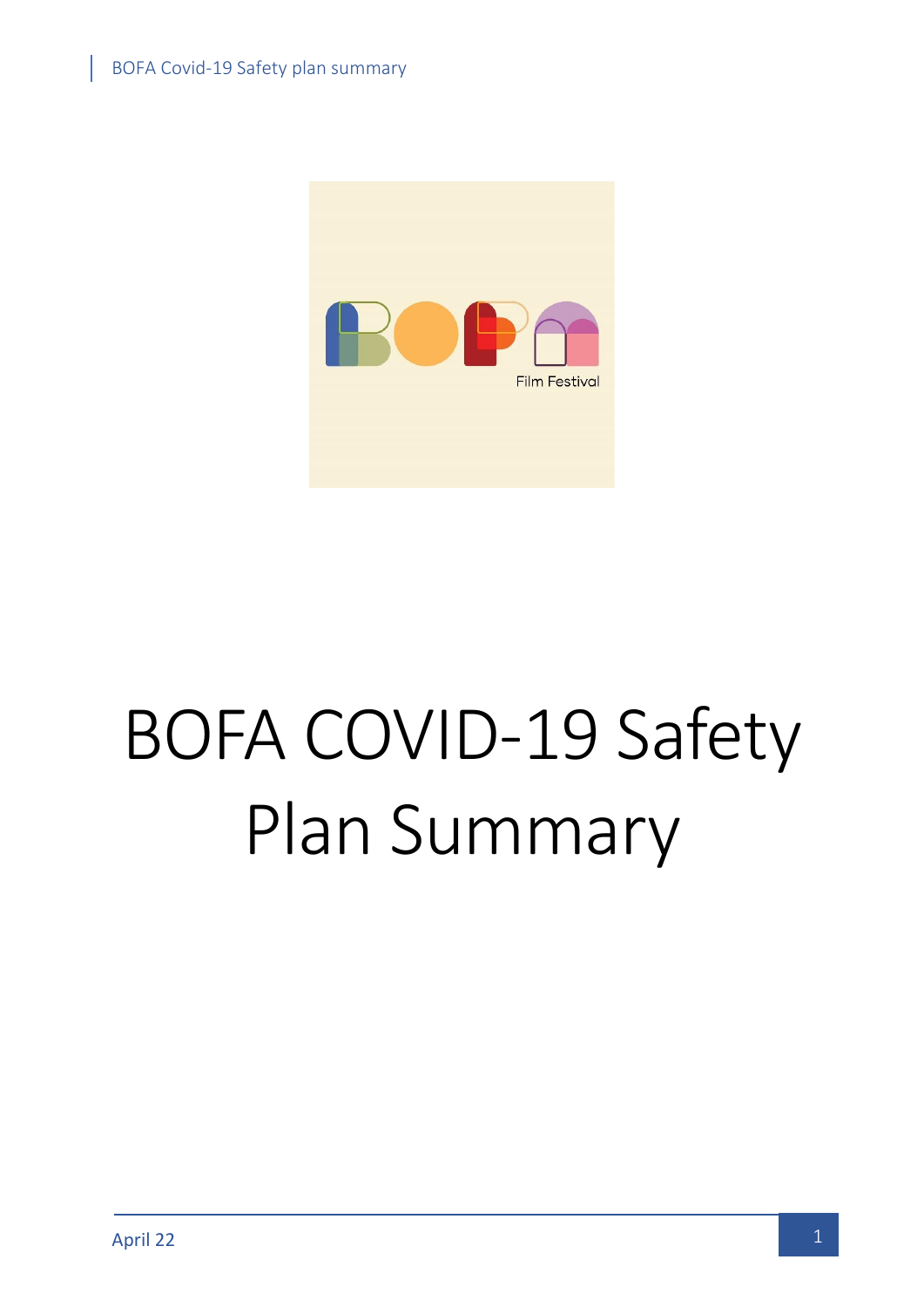## BOFA Covid-19 Safety plan summary

## Contents

I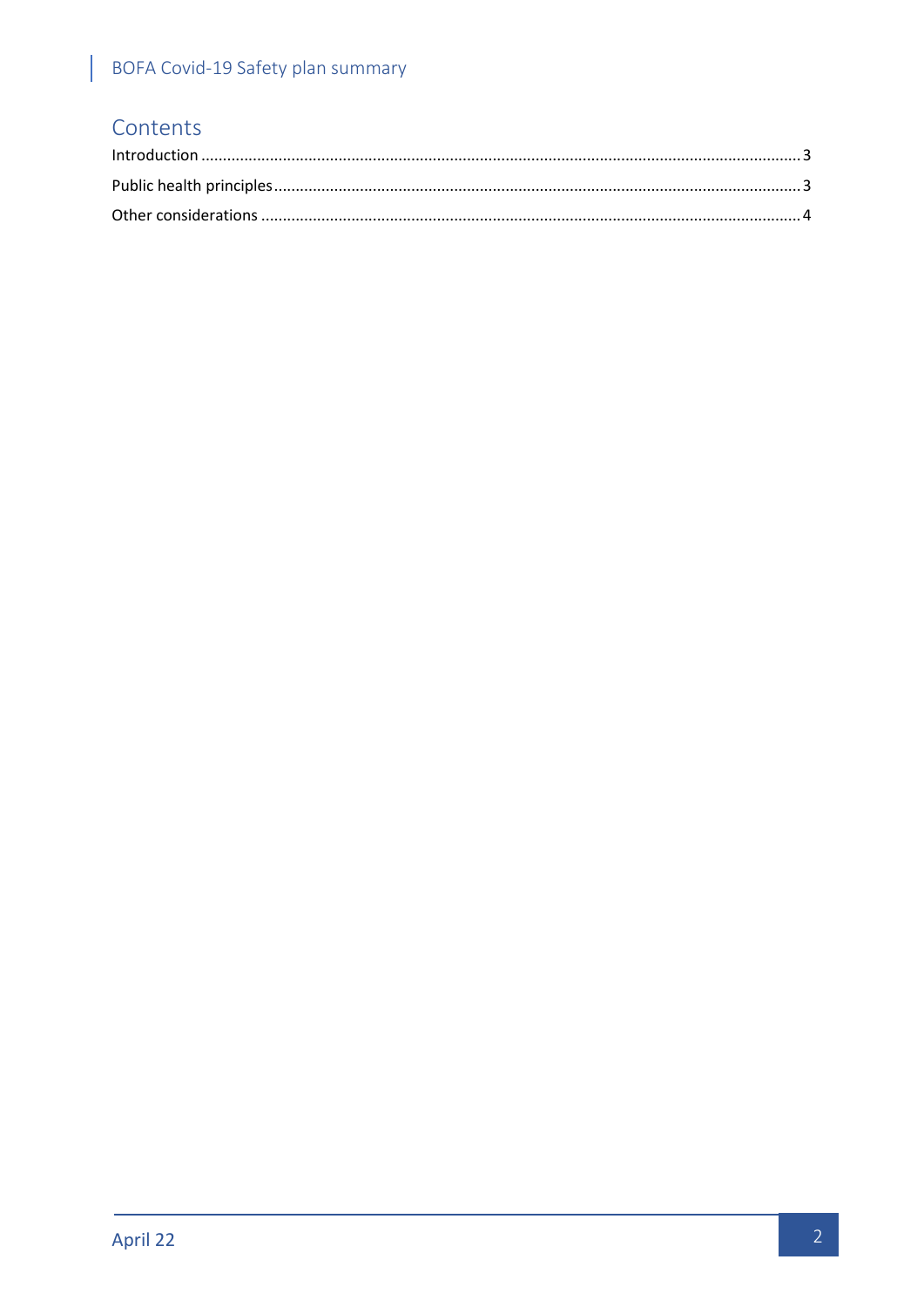### <span id="page-2-0"></span>Introduction

As Tasmania is transitioning to a 'living with COVID-19' stage, life is returning to normal and restrictions are easing, it is very important that businesses and event organisers continue to adhere to COVID-safety procedures that were introduced over the last couple of years and keep up to date and comply with Public Health advice and regulations. Also, COVID-safe behaviours among members of the community remain a vital part of taking care of themselves and people around them.

Gatherings and events are considered a high-risk activity, with large numbers of people are in attendance, queuing, crowding and mixing, they have to be carefully planned in order to minimise the risks of Covid transmission. Event organisers have a duty of care to their attendees and staff to manage the risks and help to prevent COVID-19 from entering or spreading at an event.

This year BOFA has partnered with a number of venues that have strict COVID-safe procedures in place. During the event each venue's Covid-Safety plans will be followed. Their regular staff have undergone extensive training over the last couple of years on how to minimise the risk of transmission. BOFA volunteers will be suitable inducted and follow the necessary procedures.

It is important to note, that individual BOFA events are not expected to exceed 250 people indoors (or 500 people) outdoors, which would have the characteristics of a "Small gathering" category, which is considered a lower risk event.

## <span id="page-2-1"></span>Public health principles

- **Physical distancing** in order to ensure physical distancing BOFA has taken the following measures:
	- o The event tickets are limited and only available online.
		- The numbers of people are controlled and will be kept under the maximum allowed capacity at each venue.
		- **.** The online ticket purchase will ensure the queuing time is shortened to a minimum.
	- $\circ$  All BOFA venues will have posters and or floor markers to ensure physical distancing at 1.5 metres.
	- o BOFA volunteers and venue staff will be assisting in ensuring patrons comply with this requirement.
	- o Seated events will comply with the requirements specified in the Events Tasmania Framework.
	- o Also, as the numbers of patrons are set to be below the max number of people allowed in each venue, there will be an option for the groups to leave considerable spaces between them.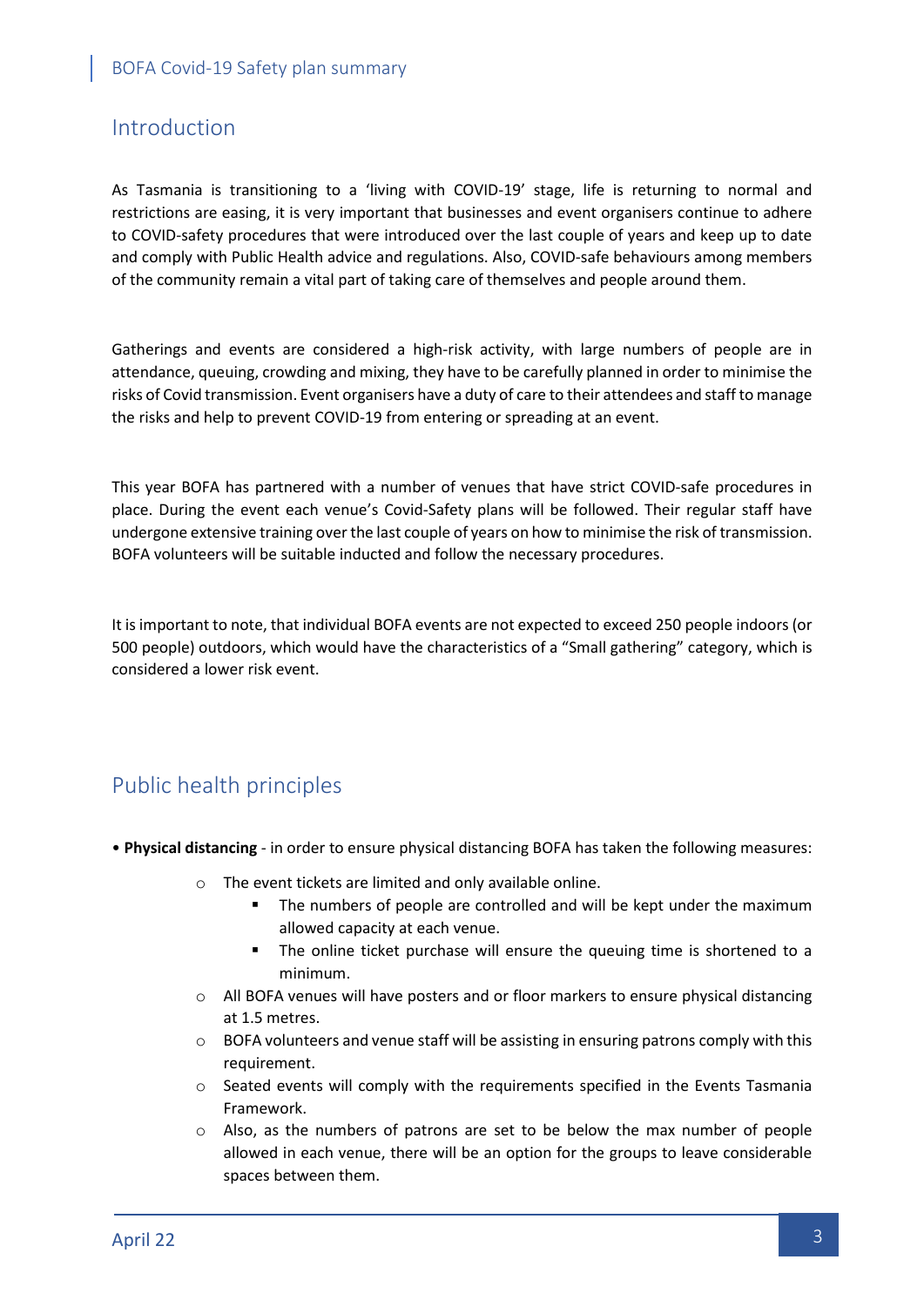#### BOFA Covid-19 Safety plan summary

o Mask wearing is compulsory at UTAS venue. Masks will be available to all patrons at other venues, should they wish to wear them in addition to following the distancing advice.

#### **• Health:**

- o All staff at the venues and BOFA volunteers have been briefed not to attend if they have any cold or flu like symptoms.
- $\circ$  Posters at the venues as well as email campaigns to event ticket holders will ask them not to come to the event if they feel unwell or if they have been advised to quarantine or self-isolate.
- o The event at UTAS premises will have Health Screening station where temperatures will be checked before entry to the venue is allowed.
- $\circ$  In other venues, staff and volunteers will have the right to refuse entry to anyone displaying symptoms.

#### **• Cleaning and Hygiene:**

- o Hand washing facilities are available in all venues.
- o There will also be an adequate supply of hand sanitiser.
- o Since Covid-19 started, all venues have reviewed their cleaning schedules and products used, as well as retrained cleaning staff in order to minimise the risk of transmission.

## <span id="page-3-0"></span>Other considerations

#### • **Contact tracing:**

- o Patrons will be required to check using the BOFA or venue's QR code upon entering the venue.
- o BOFA will have contact details of all patrons who purchased the tickets online.

#### • **Enforcement:**

o BOFA volunteers, including a Covid marshal, as well as each venue staff will be assisting with Covid-safety requirements during each event.

#### • **Alcohol:**

o As alcohol consumption is a high-risk activity because of the potential to reduce distancing behaviour, up to 100 people indoors or 250 people outdoors are permitted to **stand** and drink alcohol at any one time. Alcohol will not be served at all event